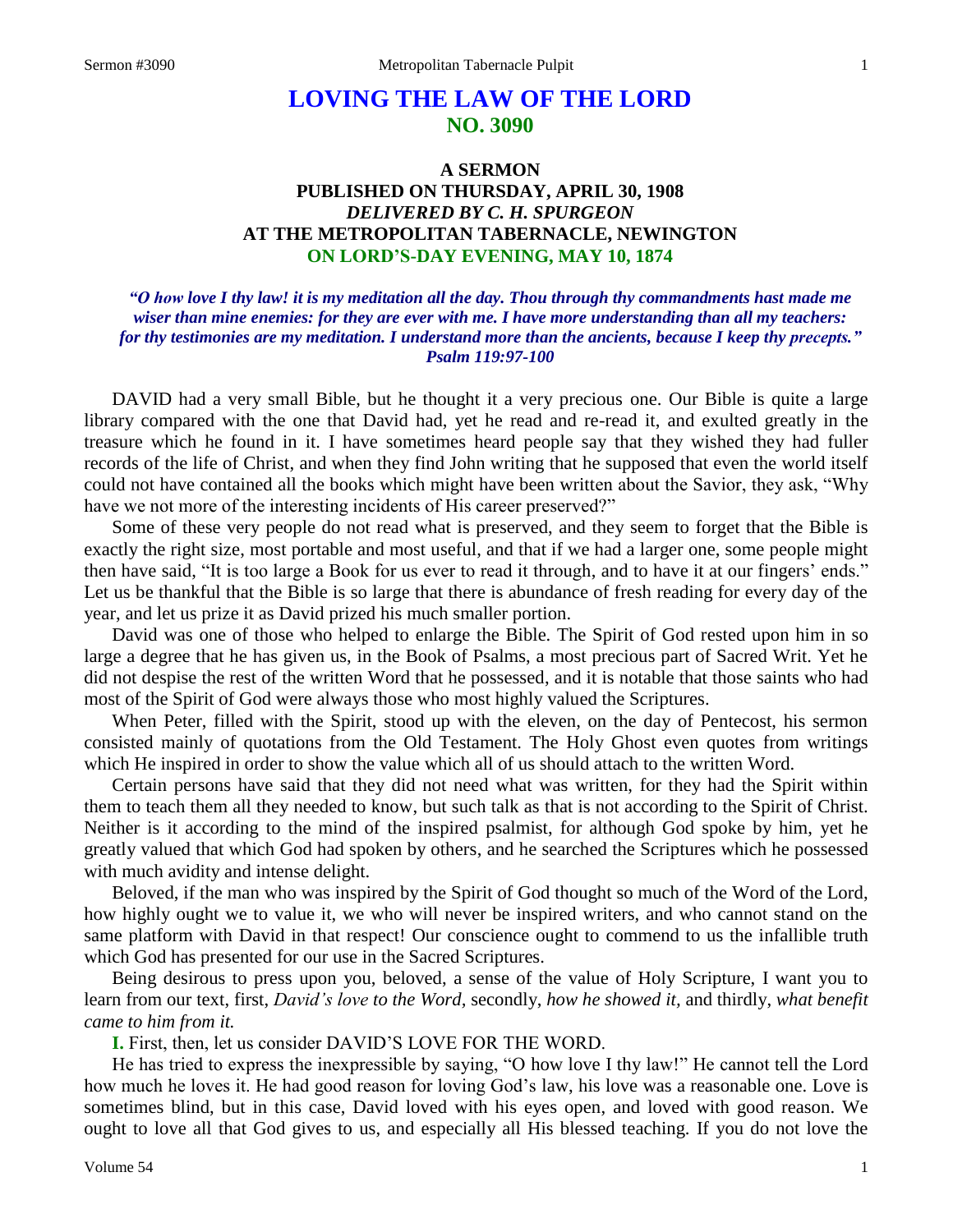Bible, you certainly do not love the God who gave it to us, but if you do love God, I am certain that no other book in all the world will be comparable, in your mind, to God's own Book. Where God's handwriting is most plainly to be seen, there God's servants will at once turn their eyes. When God speaks, it is the delight of our ears to hear what He says.

Further, David loved the law of the Lord, *because being God's Word, it was solid truth.* In other books, there is some truth and some error. Apart from the Bible, the best book that was ever written in this world has mistakes in it. It is not possible for fallible men to write infallible books. Somehow or other, we either say more than is true or less than is true, the most skillful writer does not always keep along that hairline of truth, which is more difficult to tread than a razor's edge. But Scripture never errs.

Here is the gold bullion without a single particle of alloy. Here is the living water leaping from the rock, and there is no defilement in it. David truly wrote, "The words of the LORD are pure words: as silver tried in a furnace of earth, purified seven times." Such is the truth as we find it in Scripture. Now, a man of truth naturally loves the Book of Truth, and finding it to be so pure he cries, "O how love I thy law!"

In addition to this being God's Book, and being therefore pure, David no doubt loved it *because of the majestic goodness, the sublime grace of its revelation.* What has the Bible taught us? Some terrible things, certainly, for it has revealed the wrath to come. But glorious things too, for it has revealed the great Substitute who took our sins upon Himself, and put that wrath away for all who trust Him. How wondrous is the revelation of God in Christ Jesus! Well might the prophets long for it, and kings desire to see it. You have it in this blessed Book of God.

You have far more of the revelation than David had, for though he could see Christ in the types of the Old Testament, you can see Him much more clearly in the Gospels and Epistles of the New Testament. How much, then, you ought to love that Word which so plainly shows you the way of salvation through the atoning sacrifice of God's only begotten and well-beloved Son! Clasp the Bible to your bosom, repentant, pardoned sinner, and say to the Lord, "O how I love Thy law, for through this Word my chains have been broken, and I have been set free forever!"

David also had good cause to love that law of the Lord, *because it had been his comfort so often in the time of his sorrow,* and many of us can say the same. How often have I, in times of frightful depression of spirit, reached down my Bible, and within a few minutes have been able to leap for joy of soul, and sing in the conscious realization of the comforting presence of my God!

Get but the one text suitable to the occasion, applied to the heart with power by the Holy Spirit, and it will not matter where you are, you will be sure to be glad. You might lie in a dungeon, as Paul and Silas did, scarred with the scourge, but you would sing as they did, and make your fellow prisoners hear you. If you could but get the right text applied to your soul by the Holy Spirit, it would be precious to your soul in your times of deepest distress, and would be like a star lighting up your darkest night.

I might thus go on for a long while, showing you that David had good reason to love the law of the Lord, but you probably believe that as much as I do, so I will content myself by reminding you that *he loved it all.* He says, "O how love I thy law!" He means not only some of it, but all of it.

Dear friend, if there is any text of Scripture that has a quarrel with you, you had better submit to it at once, if you are not in full agreement with the Word of God, you are wrong, but it is not. There are some passages of Scripture which certain brethren do not care to read, as they do not suit the views that they hold.

There are some commentaries that seem to have been written on the principle of twisting the text into the shape that the commentator approved, and I am afraid we have all had a share in attempts to make the Word of God say what we think it ought to have said according to our system of divinity. That will not do, brethren, we must give up trying to mend the Scripture, and say to the Lord, "O how I love Thy law! I love it too well to wish to alter a single letter of it."

One brother does not like the doctrine of election, another likes the doctrine of divine sovereignty, but he does not like the doctrine of human responsibility, and he cannot endure exhortations to sinners to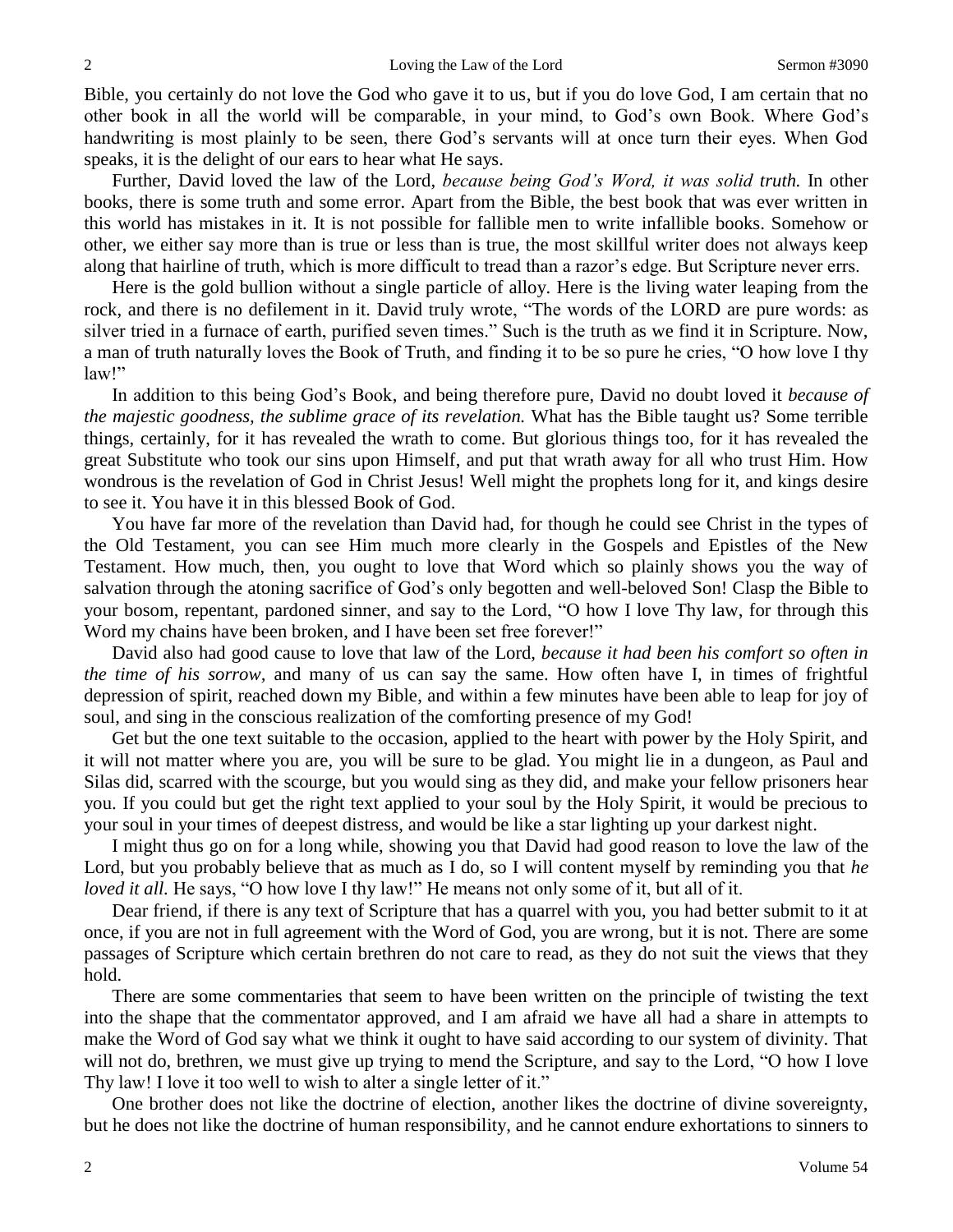repent and believe the Gospel. Well, brethren, it does not matter what you like, or what you do not like, if those doctrines are in the Word, you had better make up your mind to like them, for they will not be taken away to please you. You cannot bend the Bible to your mind, how much better it would be for you to bend your mind to the Bible, and to say, "O how I love Thy law—the doctrines of it, the precepts of it, the promises of it, the ordinances it enjoins upon me, the warnings it sets before me, the exhortations it gives me!" Love the whole Bible from the beginning of Genesis to the end of Revelation, and be prepared even to die rather than to give up half a verse of it.

Further, *David loved it always.* I find that we might read his declaration in the past tense, and yet give the sense of the original, "O how I have loved Thy law!" He is a saint who loves God's Word always. We have heard of some who read their Bibles on Sunday, but put them away in a drawer with a sprig of lavender all the week. That was not David's plan, he could say, "O how love I thy law! it is my meditation all the day," And no doubt he meant every day of the week.

We must love God's Word when we are at business, and act upon it there, and love it in our families, and act upon it there. To love the Bible in the study as a book to start into is a good thing, but it is not a good thing if it ends there, we must love the Word so as to live upon it wherever we may be. In any company, if it is right for you to be there, you will feel, "I am not afraid to take God's Word with me here, for I am now doing what is in accordance with it."

I have heard that "the Golden Rule" once went to a place where men were gathered together to make money—I think it was the Stock Exchange—and they called the beadle, and locked it up, for they said, "'Do unto others as ye would that they should do unto you,' is a rule that will never do here," but the Christian does not find it so, he can transact his business and keep his Bible near his heart all the time. When the Bible and the ledger fall out, it is a bad business. Oh, that we might love God's Book all the day, and make it the guide of our ordinary business transactions.

David not only loved God's law always, but *he was not ashamed to say that he loved it,* "O how love I thy law!" Young man, were you not afraid the other night, to confess that you were a Christian when your companions began chaffing you about your religion? I hear that they read a paper that was very critical and sarcastic, and that one of them turned round to you and said, "I think you are one of that sort," and you blushed a good deal at the accusation.

Well, blush now to think that you blushed then, for there was nothing to blush about. Ashamed of being a Christian! Be ashamed of ever having been ashamed. David said, "O how love I thy law!" He cared not who heard him, and if our hearts are right with God, we shall not be ashamed to stand up, even if we are alone, and confess Christ.

Minorities have generally been in the right, and the multitude usually runs to do evil. *Vox populi* is not often *vox Dei,* it is more frequently the voice of the devil than the voice of God. That man is worthy of being called a man who dares to do right whatever others may do or say. "O how love I thy law!" said David, to let all men know that he was in love with the law of the Lord to the greatest conceivable extent.

**II.** But now, secondly, HOW DID HE SHOW HIS LOVE? He says, "It is my meditation all the day."

Perhaps some thoughtless person says, "I suppose that David had nothing to do but sit down and read his Bible." He had to be fighting Philistines, and ruling a kingdom, and with so much to do that his hands were kept fully occupied. Someone asks, "How, then, did he meditate all the day?" Well, those who are the most busy are often the very men who do the most meditation, for idleness and meditation are not generally very close companions. An idle man usually has idle thoughts, but the busy man, when he is able to think, thinks busy thoughts that are worth thinking. Now, if we love God's Word as David did, we shall mediate upon it all the day as he did. How are we to do that?

It is an admirable plan to fix your thoughts upon some text of Scripture before you leave your bedroom in the morning, it will sweeten your meditation all the day. Always look God in the face before you see the face of anyone else. Lock up your heart in the morning, and hand the key to God, and keep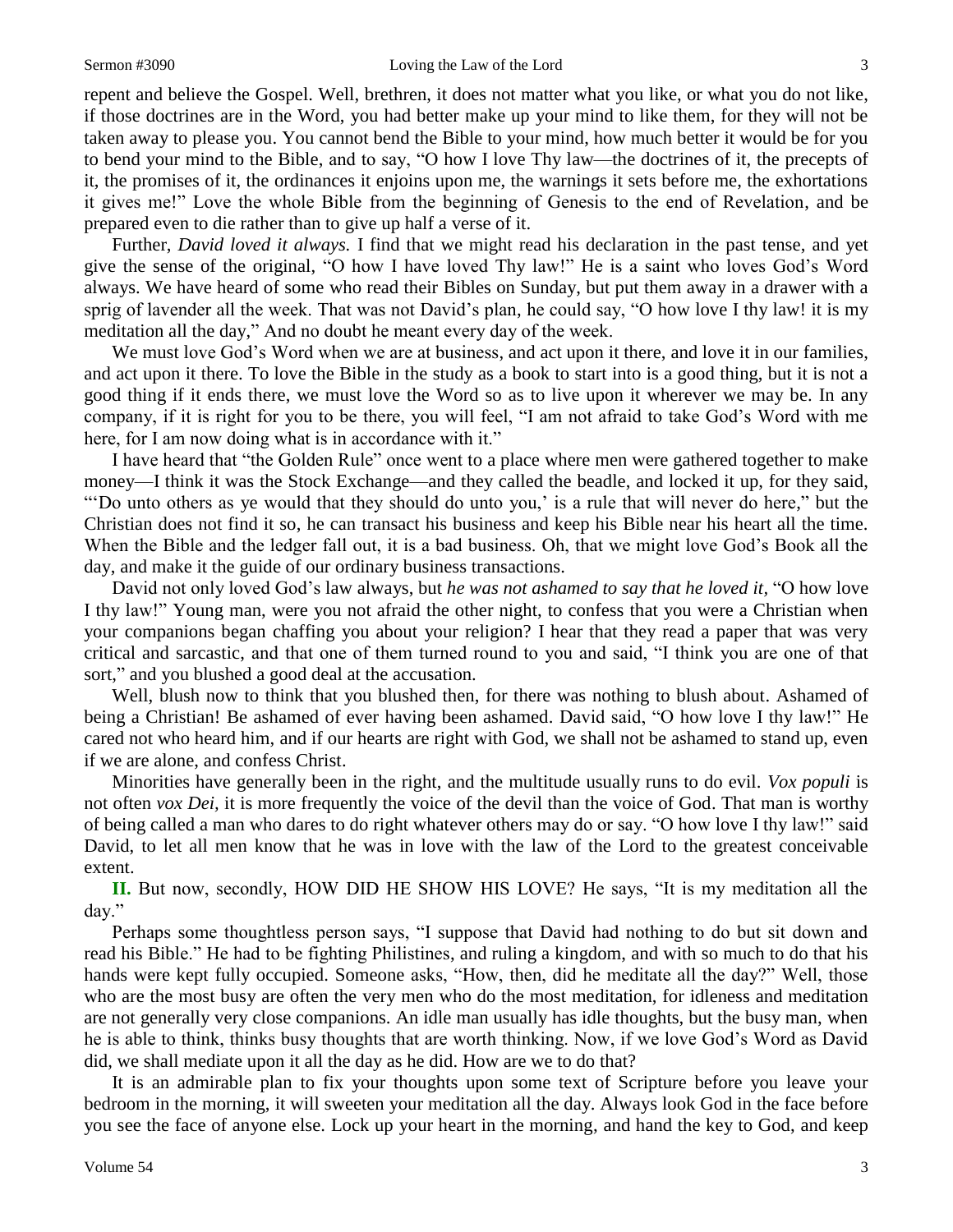the world out of your heart. Take a text, and lay it on your tongue like a wafer made with honey, and let it melt in your mouth all day. If you do this, and meditate upon it, you will be surprised to notice how the various events of life will help to open up that text.

If that particular text does not seem suitable to some special occasion, steal away into a quiet place and get another one, only let your soul be so full of the Word of God that, at all the intervals and interstices when you can think upon it, the Word of God dwelling in you richly may come welling up into your mind, and make your meditation to be sweet and profitable.

I am afraid there are not many Christian who meditate upon the Word nowadays, meditation seems to have gone out of fashion, but if you do not meditate upon what you read, you might as well read some ordinary book for all the good your reading will do you. It is no use to hurry through your reading of the Scriptures, like a man riding through a field of ripe corn, it is no use trying to reap a good harvest in that fashion. To get the goodness out of the Scriptures, you must meditate upon them, and so digest them, just as you have seen the cattle lie down to chew the cud after eating.

To get the nourishment out of a text, turn it over and over in your mind, ruminate upon it, pull it to pieces word by word. It is a good thing sometimes not to be able to read fast, so that, like Mrs. Beecher Stowe's Uncle Tom, one has to spell a text out letter by letter—L e t, let—n o t, not—y o u r, your—h e a r t, heart—let not your heart—b e, be—t r o u b l e d, troubled. That is the way to suck the sweetness out of the text. A text of Scripture is often like an apple tree with abundance of ripe fruit on it, and we are underneath the tree. Give it a shake, brethren, shake it till the ripe fruit drops down.

David proved his love to the law of the Lord by meditating upon it. Perhaps you think that would be very dull work, but I am sure it was not, nor will you think so if I tell you what it was upon which he meditated. The Word of God was a letter from his Father, and if ever your father has been away in a far country, you know how you have prized a letter from him. Good wife, if your husband has gone for a long sea voyage, and he has written home to you, how many times you have read his letter! Did I not see it, the other day, almost worn to pieces because you have carried it in your pocket ever since you received it? Nobody else knows how precious it is to you because nobody else is as nearly related to the writer as you are.

The Bible also contains the portrait of our truest and best Friend. I have seen you look at a photograph, the likeness of your dear mother who is in heaven, or of a dear child, or of someone still dearer, for you like to look at that face, and one reason why we love to read the Bible, and meditate upon it, is that it contains such a lifelike portrait of Christ. The Bible is also the charter of the Christian's liberty. He was a slave once, but he is free now through the blessed Emancipator who is revealed in this Book.

The Bible is the title-deed to our heavenly inheritance. The Bible is our patent of nobility, for here we read that we are made kings and priests unto God. The Bible is our chart, by which we steer safely across the watery wastes of life. The Bible is our cheque-book. We come to it, and take out the promises upon the Bank of Heaven, we fill them up, and present them before God in prayer, and we have what we will of Him when we ask in the name of Jesus. The Bible is to us the telescope through which we look forward to the celestial city where we are journeying.

I might keep on thus, by the hour together, singing the praises of this blessed Book, but I have, surely, given you reasons enough for our making it the theme of our meditation all the day. I wonder how many of us do this. If I were to say, "Hands up, everyone who has a Bible," everybody's hands here would go up. I suppose that nobody here is without a Bible, but if I were to ask, "How many here, constantly, as a habit and a delight, meditate upon the Scriptures?"—I wonder what answers I should receive? Well, I will not ask you that question, but let everybody ask it for himself, and judge himself concerning it in the sight of God.

**III.** Thirdly, we have to inquire, WHAT BENEFIT CAME TO DAVID THROUGH LOVING THE LAW OF THE LORD?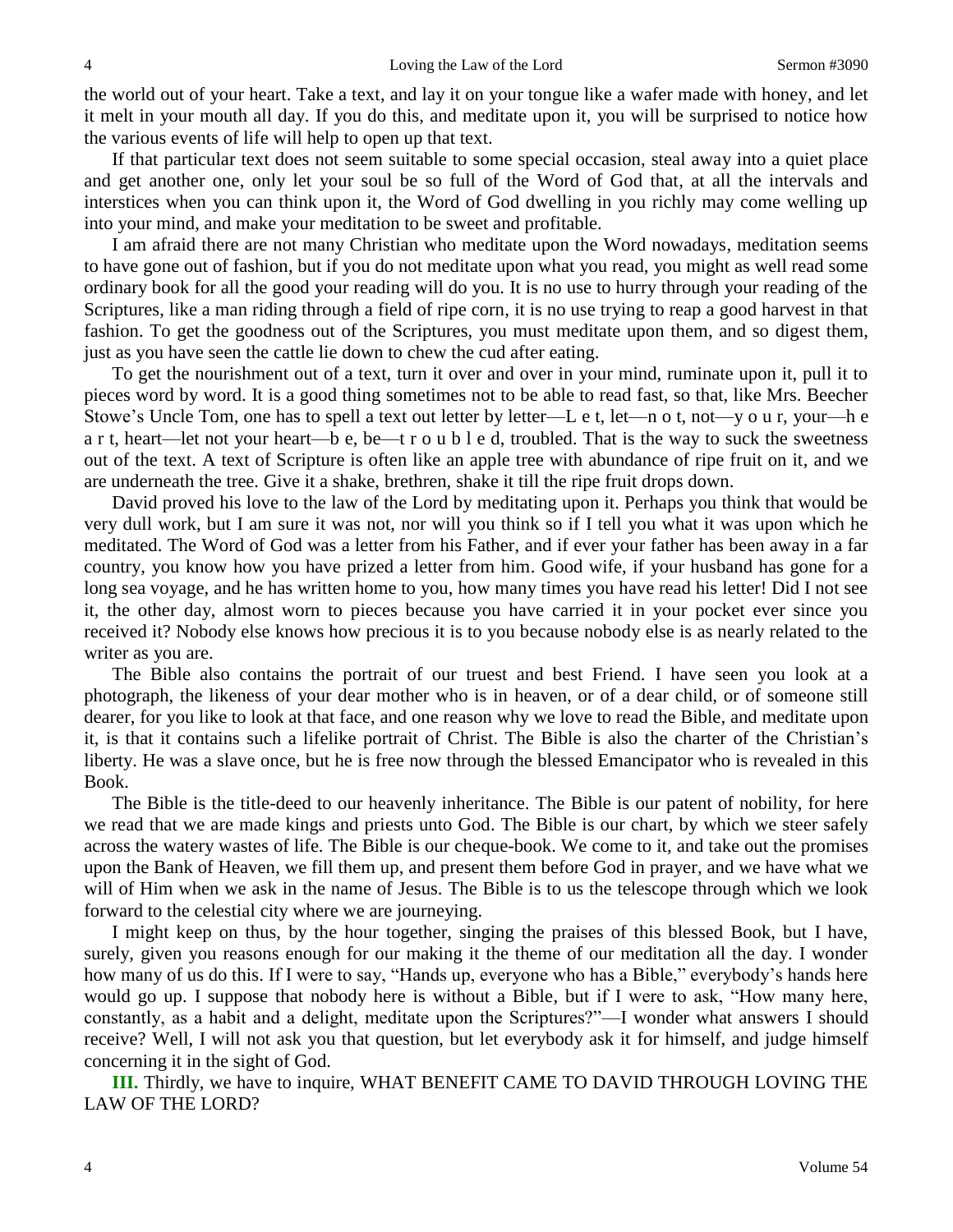He was such a Bible reader, and Bible lover, that he gained some benefit from it, what was that benefit? He tells us that he grew wiser than three different sorts of people. First, he was made wiser than his enemies, secondly, he had more understanding than all his teachers, and thirdly, he understood more than the ancients. These are three of the blessings which meditation upon the Bible will give to us.

First, *we shall be wiser than our enemies.* God had taught David the meaning of the Scriptures, and by his daily meditation upon them, he had become wiser than his enemies. Some of you, young Christians, have to live from day to day amongst those who would like to pick holes in your coat if they could. They are watching you to try to bring an accusation against you, and they are very subtle and crafty, how shall you be able to guard yourselves against them?

This is the best way. Get the Bible wrought into your soul, and act according to its teachings, and then your enemies will not be able to bring a true accusation against you, or if they do, they will be like the men who watched Daniel, who could find nothing to bring against him except his religion. If you want to baffle all those who would bring a charge against you, do not trouble about them in the least. Care only to walk according to God's Word, for so you will defeat them.

In addition to trying to bring accusations against you, they will also seek to lay traps for you. Many a young man has had a hard time of it through the traps that have been laid for him, all sorts of schemes and plots have been devised to try to draw him aside from the right path, but the craftiest man in the world will not be able to overthrow the man who simply follows the directions given to him in the Word of God. Keep to that course and you must win in the long run. Although I do not like our common proverb, "Honesty is the best policy," yet there is a measure of truth in it—that even as a matter of policy, to do right is the best plan. I have often seen very cunning men quite puzzled by a simpleminded, straightforward, honest Christian.

David says that he was able to defeat all his enemies because God's Word was always with him, and he followed the directions that he found there, and dear friends, whether you are young or old, if you love the law of the Lord, put your trust in Jesus, and then obey the teachings of your Divine Master, you will certainly be able to defeat all the subtlety and all the malice of hell.

You may, like Joseph, be put in prison without being guilty of the crime laid to your charge, but it will be the straightest way to a throne. You may be persecuted for righteousness sake, but if it came to the very worst, and you were to be a martyr for the truth, that would be the straightest way to heaven. Therefore be just and fear not. Obey your God. Let the dogs of hell howl at you as they may, you shall be more than conqueror at the last.

Next, *David had more understanding than all his teachers.* He went into the schools as well as into the camp, and after his mental battles with the leaders there, he says, "I have more understanding than all my teachers: for thy testimonies are my meditation." I do not think he means that he had more understanding than the wise, good, pious teachers, but that he had more understanding than those who vainly set up to be teachers.

There are still some of that kind left to plague us, the dry-as-dust teachers, who would fain teach us the letter of the Word, but ignore its true spirit. If there were any teachers in David's days, like the Jewish Rabbis who have left us the Talmud, the Mishna, and the Gemara, he might well say that he knew more than they did. They knew so much that they muddled everything. They went down so deep that they stirred up the mud at the bottom, and then neither themselves nor anybody else could see. David meditated upon the law of the Lord, and therefore, he knew a great deal more than those learned Rabbis knew.

But surely I may use the text with reference to skeptical learned men. Every now and then there is a great eruption, a volcano bursts up just under the foundations of the temple of the truth as if it were going to blow it all up, and the lava of skepticism begins running down our streets as if everything were about to be destroyed. At one time, it is a bishop who has been figuring on a slate, and found out that Genesis is wrong. At another time, we are told to give up some other portion of Scripture as being incorrect.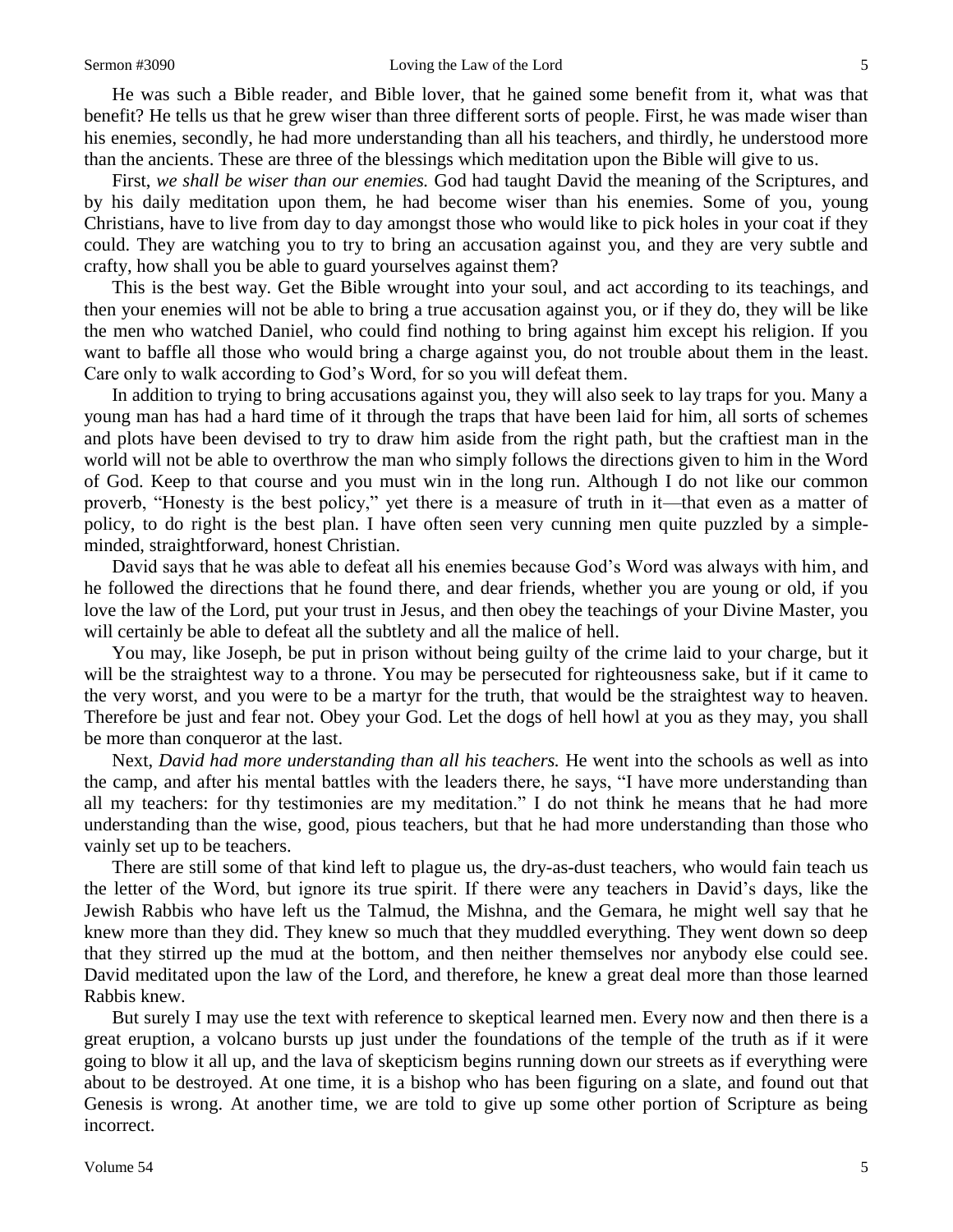Well, what do we say to all this? Why, that we have more understanding than all these skeptical teachers if we meditate in God's statutes. We may not know how to answer all their questions, but we know how to ask them questions which they cannot answer. We may not be able to confute them in argument, but we shall still believe the law of the Lord.

Many a poor Christian has been baffled by some clever infidel, but he has said to himself, "If that gentleman had tried to prove that I do not exist, I daresay he could have proved it in the same fashion as he has proved this point, which I could not answer, but I know what I do know, and I do know that Christ is a precious Savior, and as I have read of Him in His Word, so have I found it in my own experience. The Word of the Lord and my experience tally, so I am satisfied."

If you come straight from searching the Scriptures, you need not mind who attacks you, the Scriptures will be like a coat of mail to repel all the darts of those who assail you, and you shall be able to stand up against those who are far more learned than you are. It is well if you can cope with all the arguments of the skeptic, and meet him and master him on his own ground, but the most of believing men and women are not able to do so. If you cannot argue thus, be content if you are like Cowper's poor woman who knows no more than that her Bible is true, for you may, like David, still be more than a match for the skeptic, and understand more than all your teachers, because you meditate upon God's statutes.

Last of all, David says that *he had more understanding than the ancients,* because he kept God's precepts. Oh, those ancients, they have a great deal to answer for! Some people seem to think that if anything is ancient, it must be right. If you look (I hope you will not care to do so) into some of our parish churches, you must say that no human being could see any difference between them and the Roman Catholic places.

If you do go in, ask the Ritualistic "priest" why he wears all that finery, why he burns stuff that has such a nasty smell, and what he means by all the mummeries and incantations that are such a mystery to you. He says, "This is what the ancient church did." If he could quote the really ancient church of the New Testament, you might agree with him, but he refers you to St. Honorius, St. Veronica, or some other ancients, either real or legendary. Does this "priest" succeed in getting people to believe in his ancient nonsense? Yes, he gets his converts among those silly women, and sillier men, who read novels, but never read their Bibles.

But they never do and never will, pervert a true Bible reader and Bible lover. If they ever do get hold of a nominal Baptist, they make a great boast of it because we are so accustomed to go to the Bible for everything we teach, and to test everything by the Bible, that I have known a Romanist say, "I can't make any headway with you. You don't believe in any traditions, not even in infant baptism! You will have a Bible proof for everything, or else you will not accept it." Yes, and if all professing Christians would but keep to that principle, Romanism and Ritualism would make far less headway than they do.

We say, with Isaiah, "To the law and to the testimony: if they speak not according to this word, it is because there is no light in them." Give us a Bible-reading, Bible-loving people, and all the "priests" in the world, with all their finery, will never make any headway. An open Bible is death to their follies and falsehoods, if there be but people with open eyes to read it. The worst of it is that, although we have the open Bible, we have not as many Bible readers and Bible lovers as we wish to see. May the Lord graciously increase the number the whole world over!

There is another kind of ancients that we have to guard against, and that is, very old sinners. There are old sinners who will say to you young men and young women who have lately been converted, "Ah! we have seen a good many people just as earnest as you are now, but you will soon grow as cold as they did."

Some of them will shake their heads and say, "We know you religious people, you are all a set of hypocrites." A wicked old sinner will tell you that when you are as old as he is, you won't be led astray in this way, yet he is himself going to hell as fast as ever he can! He says, "Don't you, young man,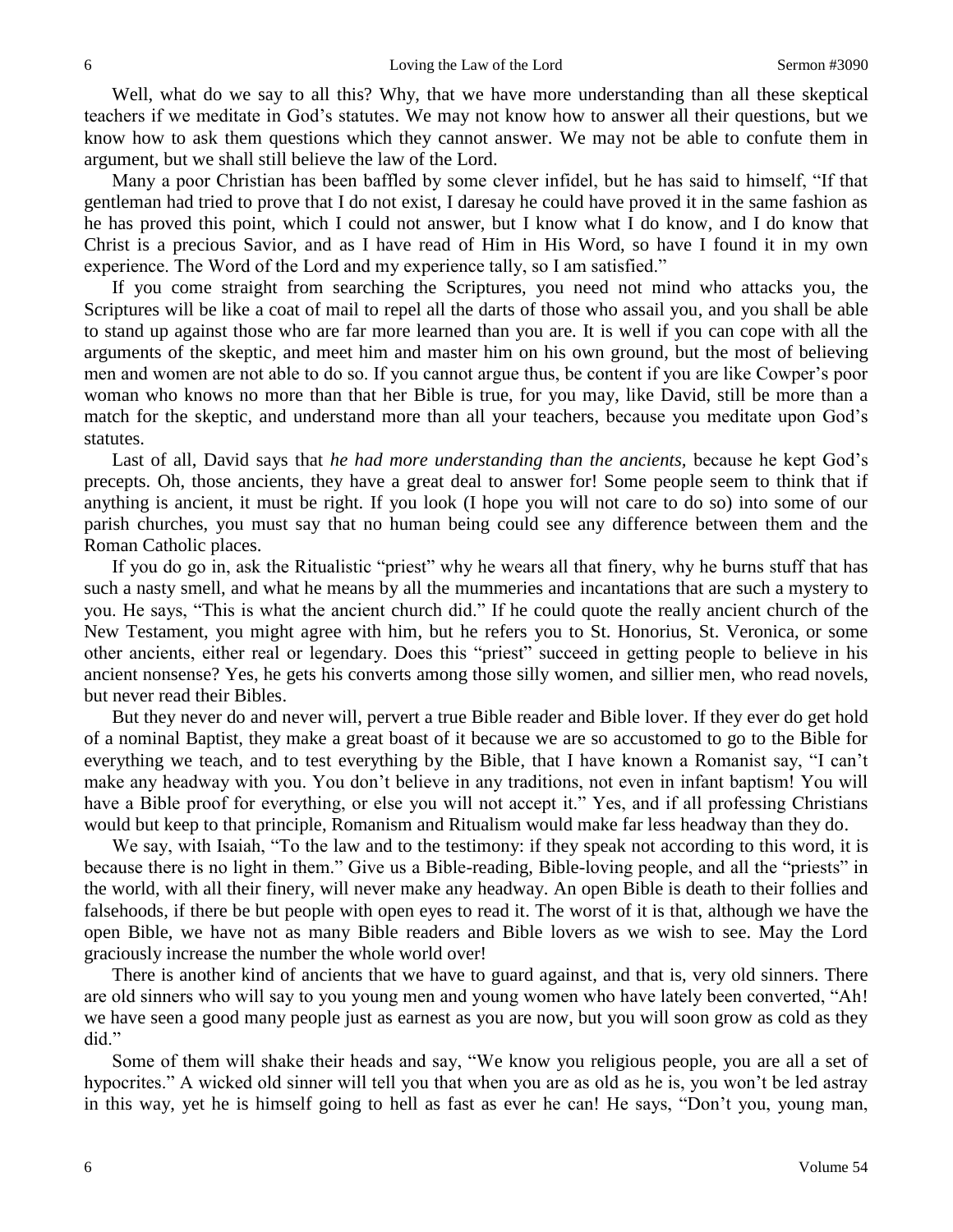imagine that you know everything. I have had more experience than you have had, and I know a thing or two that is worth knowing."

I used to have an old man of that kind in my congregation at Waterbeach—a man pretty near seventy years of age, whose whole life had been one of wickedness and sin. He came to the place where I preached on purpose to pick up young men to lead them astray if he could. He was nothing better than a walking beer-barrel, and his mouth poured out little but filth. I had some sharp brushes with him, and I could not help feeling a holy indignation against him whenever I saw him.

There are some such old sinners still about, beware of them! Their hoary hairs are no crown of glory to them, but a crown of shame. A hoary head, where there is no grace, is worse than a fool's cap, and there is no fool in the world like an old fool, and no other fool that can equal a grey-headed sinner who has for seventy years rejected Christ, and in spite of a thousand warnings and invitations, has deliberately made his own damnation sure. Take no notice of him, I pray you.

If it is an old woman who has lived in the ways of sin, and tries to allure you to evil, O young man, flee from her—young woman, escape from her at all costs! There are none whom Satan uses so much as he does these ancients, because they can balk so glibly, and look so sweetly at you and all the while they are deceiving you, and trying to ruin your immortal soul. If you cling to the Bible, they can do nothing with you.

When there is a great parade of age and authority, yet the advice given is backed up by experience that is vicious, turn at once to your Bibles, and say to the old man, or to the old woman, respectfully, yet firmly, "That is what you say, but this is what God says," and then turn to your God and say with David, "I understand more than the ancients, because I keep thy precepts."

To sum up all, the heart must be right with God, and it can only be so as the result of simple faith in the Lord Jesus Christ, and when the heart is right, and you are saved, I beseech you to let your Bibles be everything to you. Carry this matchless treasure with you continually, and read it, and read it, and read it again and again. Turn to its pages by day and by night. Let its narratives mingle with your dreams, let its precepts color your lives, let its promises cheer your darkness, let its divine illumination make glad your life.

As you love God, love this Book, which is the Book of God, and the God of books, as it has rightly been called, and may God make this Book to be your comfort when you pass through the valley of death-shade, and may you in heaven have forever to praise Him who revealed Himself to you through the pages of this blessed Book! Amen and amen.

# **EXPOSITION BY C. H. SPURGEON**

# *PSALM 119:113-128*

#### **Verse 113.** *I hate vain thoughts: but thy law do I love.*

Presumptuous thoughts, erroneous thoughts, wicked thoughts, foolish thoughts—all three David hated. A good man ought to be a good hater, as well as a good lover. What should he hate? He should hate vain thoughts. What should he love? He should love the law of the Lord. If we do not hate sin in the very egg, we shall not be likely to hate it in its fuller development.

The very thought of sin must be detestable to us, and if we do not think of evil, we shall not speak evil, nor do evil. We ought to begin with David at the beginning, and say, "I hate vain thoughts," yet negative religion is not sufficient, so we should go on to the positive form, "'Thy law do I love,' and I love it so much that I wish I could always keep it, and never transgress it, and never forget it."

**114.** *Thou art my hiding place and my shield: I hope in thy word.*

"Thou art my protection against every kind of danger." David had been accustomed to hide in the caves of the mountains, but now he says that he hid himself in his God. When he did not hide, but stood out bravely against the ranks of his foes, then God was his shield to cover him in the day of battle.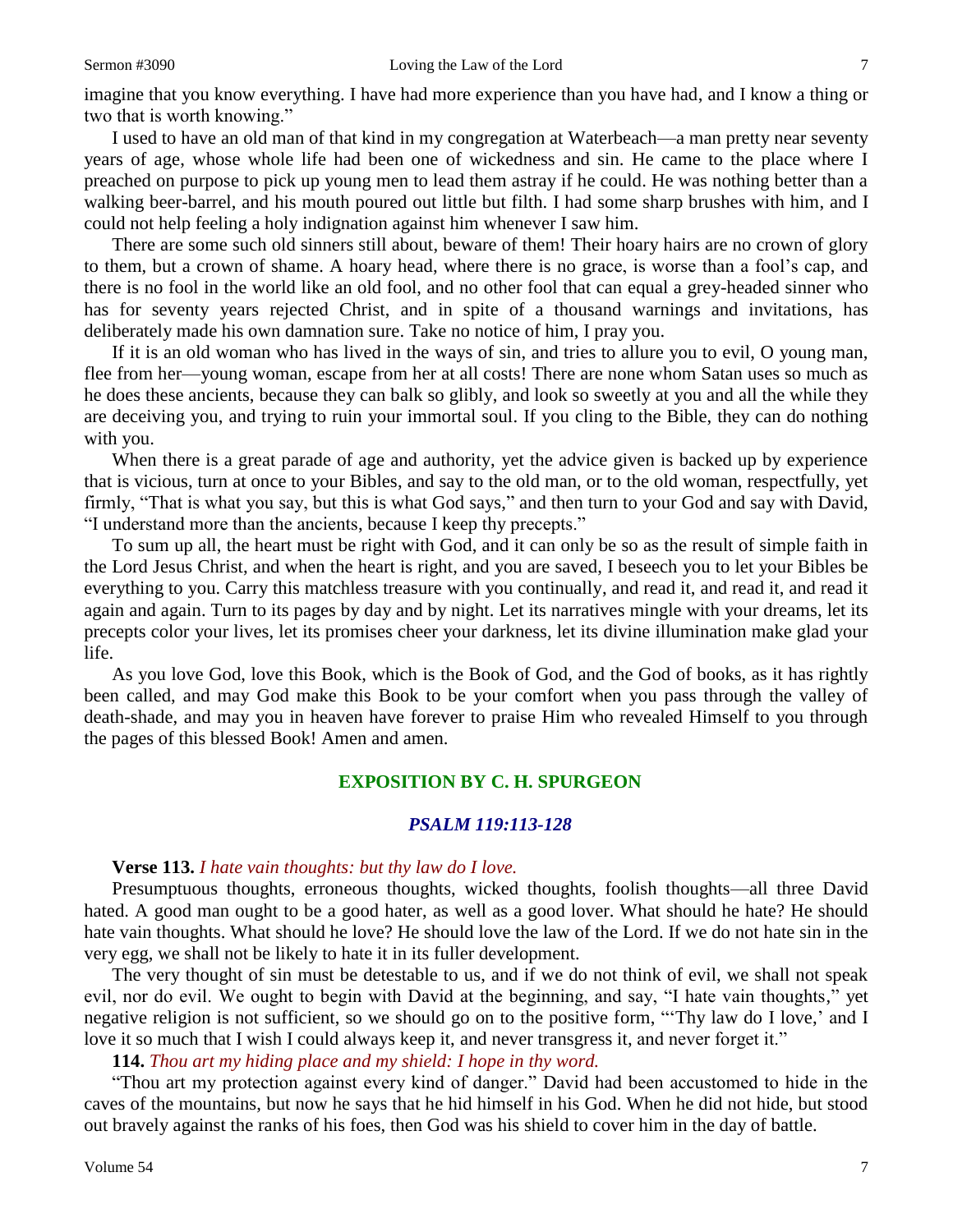#### **115.** *Depart from me, ye evil-doers: for I will keep the commandments of my God.*

If, by your evil example, you would take me off from serving my God, I will make you take yourselves off so that I may neither see nor follow your ill example, "Depart from me, ye evil-doers: for I will keep the commandments of my God." David puts his foot down firmly and says, "I will keep the commandments of my God." It is a grand thing to be able to speak of *"my* God." Another man's God would be of little use to me, but when He is my own God, *my* God in covenant relationship, then I may well say, "I will keep the commandments of *my* God."

#### **116.** *Uphold me according unto thy word, that I may live:*

"Lord, I cannot even live unless Thou uphold me according to Thy promises." The Christian man is so dependent upon God that he owes his life and the continuance of it to upholding grace.

### **116.** *And let me not be ashamed of my hope.*

"If Thy promises could fail me, then I should have cause to be ashamed of my hope. Therefore, O Lord, let me never at any time have the shadow of a doubt concerning the truthfulness of Thy promises, lest I should begin to be ashamed of my hope!"

# **117-118.** *Hold thou me up, and I shall be safe: and I will have respect unto thy statutes continually. Thou hast trodden down all them that err from thy statutes: for their deceit is falsehood.*

"They are like salt that has lost its savour, which is neither fit for the land nor yet for the dunghill, but men cast it out, and tread it under their feet; and this is what thou doest with ungodly men, especially with those 'that err from thy statutes.' Thou treadest them beneath thy feet, 'for their deceit is falsehood.' They try to make it look like truth, but it is falsehood all the while." How much of deceit there is in this world which men gloss and varnish so that the thing looks right enough though all the while it is deception and a sham! May God keep us from all the trickeries and falsehoods and errors of the age!

### **119.** *Thou puttest away all the wicked of the earth like dross:*

"As the dross is thrown away when the useful metal has been extracted from it, so, O Lord, when Thou hast taken all Thy saints out of the world, Thou will put the wicked of the earth away like dross."

#### **119.** *Therefore I love thy testimonies.*

What? Does David love God's testimonies because they are thus severe? Yes, for it is the mark of a true believer that he does not kick against the severities of his God. Worldlings can rejoice in the god of this age, who is said to be nothing but effeminate benevolence, but the God of Abraham, and of Isaac, and of Jacob is the God of justice, who will by no means spare iniquity, and for that very reason a true believer says with David, "I love thy testimonies."

# **120.** *My flesh trembleth for fear of thee; and I am afraid of thy judgments.*

This is the man who truly loves God, and this is the kind of fear that perfect love does not cast out. Though we love God supremely, we become for that very reason God-fearing men, and dread to do anything that would cause Him anger or sorrow.

# **121.** *I have done judgment and justice: leave me not to mine oppressors.*

When a man is conscious of doing right, he has a good ground of appeal to God. If, when it was in your power, you did not oppress others, you may plead with God that He will not let others oppress you. If it has been your habit to act with judgment and justice towards others, you may expect that God will defend you against all your oppressors.

# **122-123.** *Be surety for thy servant for good: let not the proud oppress me. Mine eyes fail for thy salvation,—*

"I have looked for it so long, I have longed for it so eagerly, that my eyes seem to grow inflamed with watching, a film seems to come over them so that I cannot see out of them, 'Mine eyes fail for thy salvation."

#### **123.** *And for the word of thy righteousness.*

"I look for no salvation except in the way revealed in Thy Word, and I do not wish Thee to do an unrighteous thing even to save me from my oppressors."